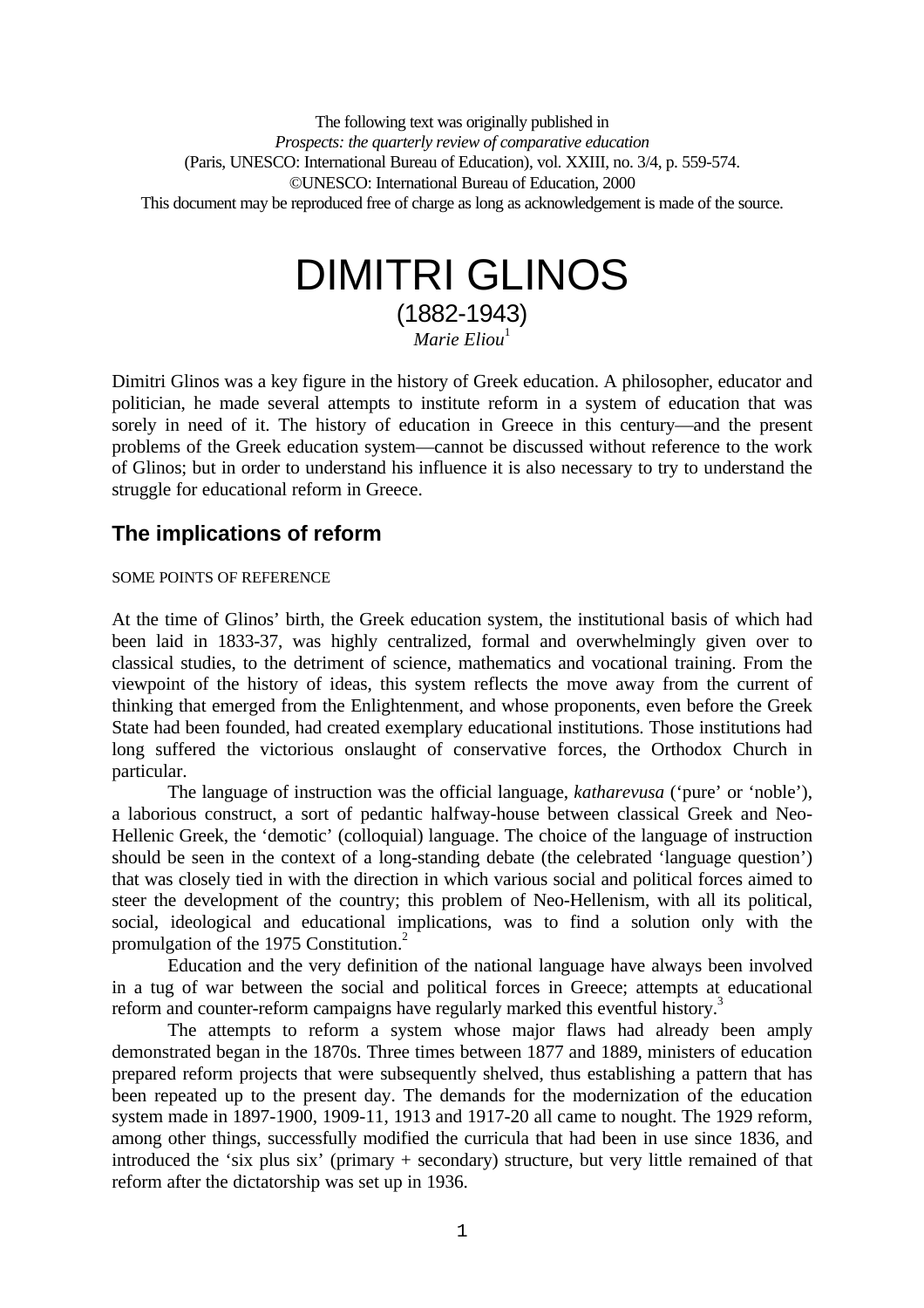The educational reform bill drafted by the Provisional Committee of National Liberation and submitted in 1944, during the German occupation, to the National Council, meeting in a zone which had been freed by the Resistance, had not the remotest chance of being implemented during the post-liberation and civil war periods.

The 1952 Constitution, in the same terms as the 1911 Constitution, re-established *katharevusa* as the national language and language of instruction and again banned any action prejudicial thereto.<sup>4</sup>

In the major political struggles leading to the victory of the Democratic Centre in 1963, constant reference was made to the problem of education. Following mass demonstrations, education was placed at the top of the list of anticipated reforms. The Democratic Centre government swiftly drew up an educational reform, reintroducing elements from earlier projects, which was passed by Parliament in 1964, in spite of violent reactions from the opposition. One of its most important features was the introduction of the demotic language into the classroom.

The campaign to destabilize the democratic regime did not spare the education system, which was already feeling its effects by 1965. The reform had thus been scuppered well before the 1967 coup; it only remained for the colonels to dismantle the rest, in particular by restoring *katharevusa* in schools.

With the return of democracy, educational reform once again became a priority, and it was the political party that had been so adamantly opposed to it in its 1964 form that was responsible for including parts of it in the 1976 Act (law 309/1976).<sup>5</sup> Other, partial reforms, including reforms of higher education, were to follow, but the Greek education system today remains anachronistic and continues to suffer from problems that have been obvious since the beginning of the century. True reform remains a thing of the future.

#### THE FRUSTRATED CHAMPIONS OF REFORM

In the early days of this century, three young men who had all been influenced by the ideas circulating in the German universities at the time, found themselves, on their return to Greece, engaged in a battle for educational reform. These three personalities, who have left their mark on Greek thinking, were the educationist, A. Delmouzos, the linguist, Manolis Triantaphyllidis and Dimitri Glinos, the scholar and reformer. Delmouzos (1880-1956) created the Volos pilot school (1908-11), where he put into practice the most advanced educational theories, particularly those of Kerschensteiner. The school was closed as the result of a campaign orchestrated by anti-reform forces, and its founder was brought to trial for 'immorality', 'atheism' and 'socialist propaganda'. Triantaphyllidis (1883-1959) studied the development of the Neo-Hellenic language and codified its grammar.

Glinos, Delmouzos and Triantaphyllidis, who collaborated with one another and became friends, worked hand in hand for many years to promote educational reform, particularly through the influential Association for Education which, as early as 1911, had brought together all of Greece's reform-minded educationists. Later referred to as 'the triumvirate of reform', they were to have a profound effect on the history of Greek education, but, having drawn different lessons from the failure of their efforts, they went their separate ways from the late 1920s onwards. Triantaphyllidis made a brilliant career as an academic and linguistic researcher, who promoted and defended the demotic language. Delmouzos, after a few years of university teaching, was forced to give up his position and devoted the rest of his life to chronicling and analyzing his achievements in the field of education.

Glinos carried his determination to live his life in accordance with his intellectual beliefs through to its logical conclusion. From his prison cell, he wrote to one of his followers: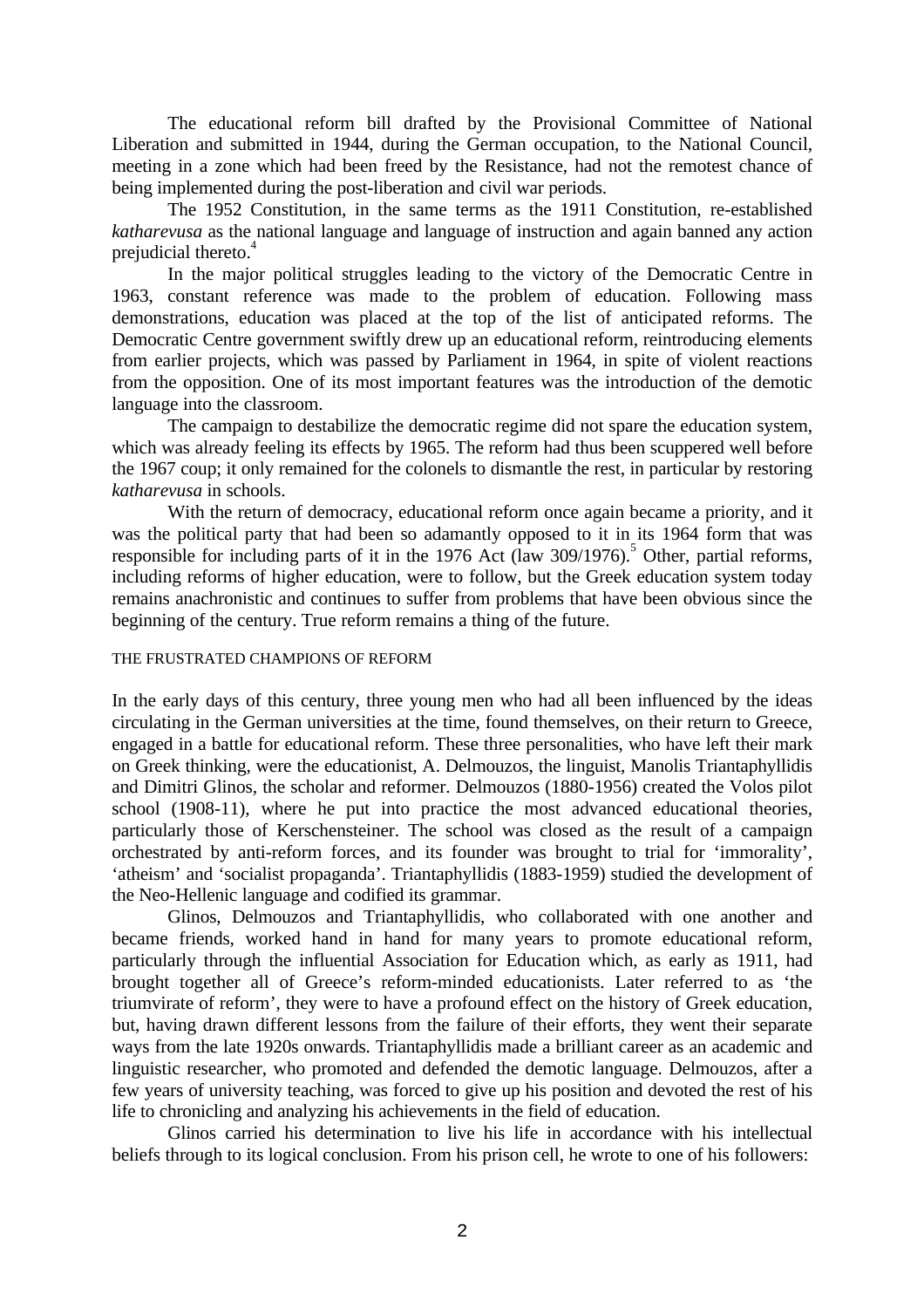'From an early age, I wanted to build a palace/to match my dreams; a very real palace.' I wrote these lines when I was 18. I toiled and struggled to blaze a trail, a path which led to truth and enlightenment. At 18, I had become fluent in the demotic tongue; and by 25 I had opened my eyes to the social question, but it took twenty years of struggle before I could 'tell', reveal the truth within me regarding this question, and enter into 'the light of reality' (15 February 1937).<sup>6</sup>

During the period after the three friends separated and even later, after their deaths, educational reform never ceased to be a rallying call for social consciousness. On a less ambitious scale, some of the trio's most brilliant fellow-workers attempted to continue their efforts, but the times were not propitious for radical reform. Banished from the public school system, dispossessed of their testing ground for educational innovation, they, in turn, were subjected to official harassment, imprisonment and detention.

After Glinos, Evanghelos Papanoutsos (1900-82), another teacher, tenaciously defended the cause of global reform of education for many years. A liberal far removed from the radical positions of Glinos, he was relieved on five separate occasions of his duties as Secretary-General of the Ministry of Education, managing to carry out this function for only a very short period each time between 1944 and 1965, and was the last of these frustrated champions of educational reform.

# **Glinos' life<sup>8</sup>**

#### THE FORMATIVE YEARS (1882-1911)

The eldest of twelve children of a family of modest means, Dimitri Glinos was born in Smyrna (Asia Minor), where he completed his studies up to secondary level. He graduated from the Faculty of Arts of the University of Athens, and taught in Greek schools in the Ottoman Empire (Lemnos, Asia Minor).

Having espoused the ideas of the movement for the use of the demotic language, he exercised his functions as teacher and headmaster with a keen awareness of the shortcomings of the Greek system of education. In his writings between 1904 and 1908, he had already formulated a radical reform project, systematically challenging the various aspects of the system. Both in his studies and in his action—for he made a point of disseminating the results of his research and reflections to other teachers and to the general public—the teaching of the Neo-Hellenic language enjoyed a prominent place. In one of his texts, addressed to the Teachers' Association of Athens, after having noted 'the reasons why Greek schoolchildren do not learn the Neo-Hellenic language properly', at both primary and secondary levels, he proposed measures for reforming curricula and teaching methods and materials in order to remedy the situation, and concluded: 'We must all work for the success of these reforms, confident that all prejudice can be overcome by those who are devoted to their duty, morally free $^9$  and sincerely desirous of progress.<sup>10</sup>

Married in 1908, Glinos was able, with the support of his father-in-law, to continue his studies in philosophy, education and experimental psychology from 1908 to 1911 at the Universities of Jena and Leipzig. His archives contain notes from the lectures he attended, including those given by W. Rein and W. Wundt, and a detailed—and admiring—description of the educational research carried out in the Landerziehungsheime of Hermann Lietz. The relaxed rapport between teachers and students, the non-authoritarian teaching methods, the promotion of initiative in the learners, the introduction of manual work in schools, all those were innovations that opened up exciting prospects to him. He planned to write a thesis on 'Plato and the new social pedagogy', but his move to Leipzig and contact with Wundt resulted in his working in the latter's laboratory on a thesis in experimental psychology. It was at this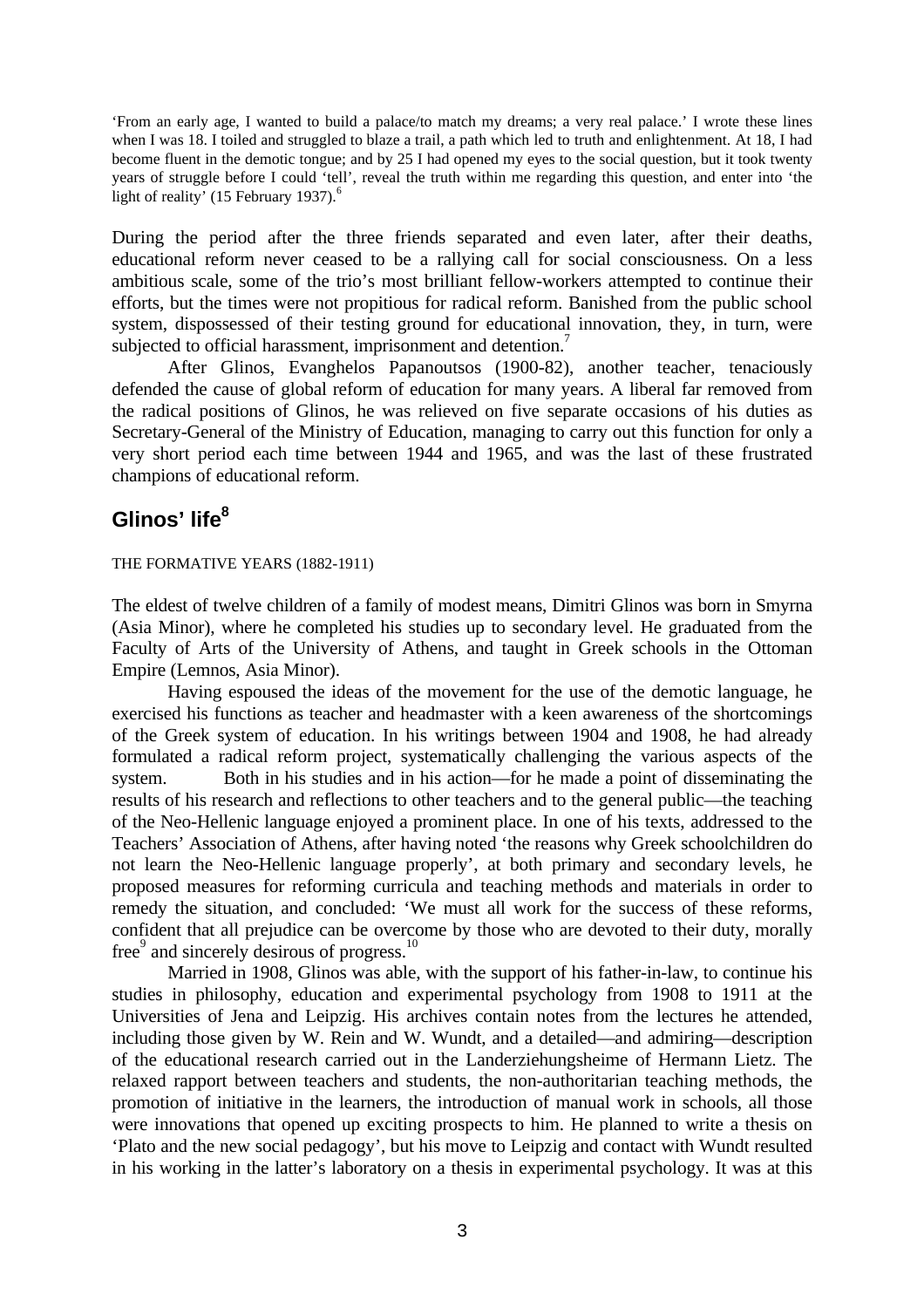time that he became familiar with the socialist ideas that he was gradually to adopt as his own, but concern with the need for educational reform remained uppermost in his mind. Writing from Leipzig to one of his colleagues, he said:

It is clear that if schools are won over by social or intellectual reform, everything has been won. Schools are always a mirror image of the society in which they exist. They are not the first but the last bastion to be taken by the reform, but they are, and should be, the first that can come under attack. Schools are instruments of the dominant ideology ... The language is certainly not just a means and a method but a constituent part of the ideology. Changing the language therefore means changing an essential part of Neo-Hellenic ideals. But that is not all: if the educational reform succeeds only in this respect and leaves intact the rest of the Greek ideology—Greeks' relationship to their past, mistaken ideas of life and Hellenocentrism, and the stagnation, the logic of stagnation, which is predominant in Greece today—if the reform leaves all of this intact, it will be imperfect and false, and will therefore not be the one we need.<sup>11</sup>

#### THE YEARS OF ACTION (1912-25)

On his return to Greece, Glinos first taught in secondary schools in Athens and was soon thereafter appointed director of the advanced training institute for secondary school-teachers. Deeply concerned by the social and political developments in the country, he joined forces with the intellectuals backing Eleftherios Venizelos, who had become Prime Minister. In 1912, he submitted a report on the problems of the education system to the Ministry of Education, and was asked to draft the white paper and the educational reform project that was presented by the government in 1913.

This is an impressive set of texts, comprising on the one hand the white paper, containing an historical survey, a critical examination of the existing system of education and a presentation of proposed changes; and on the other hand, seven bills, each prefaced by a detailed introductory report, covering primary and secondary education, primary and secondary teacher training, the creation of a technical teacher training college, primary and secondary school administration, and school buildings.

This was the one and only time in Greek history that such a comprehensive school reform project was put before Parliament, which, after dragging out the debate for several months, shelved it without reaching any conclusions. The violent reactions of the conservative elements of Greek society overwhelmed the bill as a whole, but a few innovative measures were nevertheless adopted and, most important, the project served as a catalyst for intellectual and political debate at the time.

Throughout this period, the 'Association for Education', in the persons of its leading figures, Glinos, Delmouzos and Triantaphyllidis in particular, played an extremely active role, both in the education debate and the political battles waged around it. In his writings and lectures, Glinos explained the meaning of the proposed reforms, as well as analyzing and assessing them. As a ministerial aide, he had to come to terms with what was possible at the time, and did not see the project as representative of his entire vision. He stressed that an educational reform must first and foremost entail changes in attitudes and mentalities, which cannot be achieved through legislation or institutional measures alone. 'The organizational changes', he declared, 'open the way for a new spirit to move abroad ... The bills pave the way for a renaissance in Greek education'. Among the 'jewels in the crown' of the proposed legislation, he singled out, firstly, six-year compulsory education, asserting that this innovation responded to 'the demands of science, social development and living conditions in Greece', while demanding 'for the Greek people, the ploughman, the shepherd, the workman, the wage-earner, the craftsman ... light, language, vision and conscience'. Secondly, with regard to 'the intellectual liberation of women', he wrote that: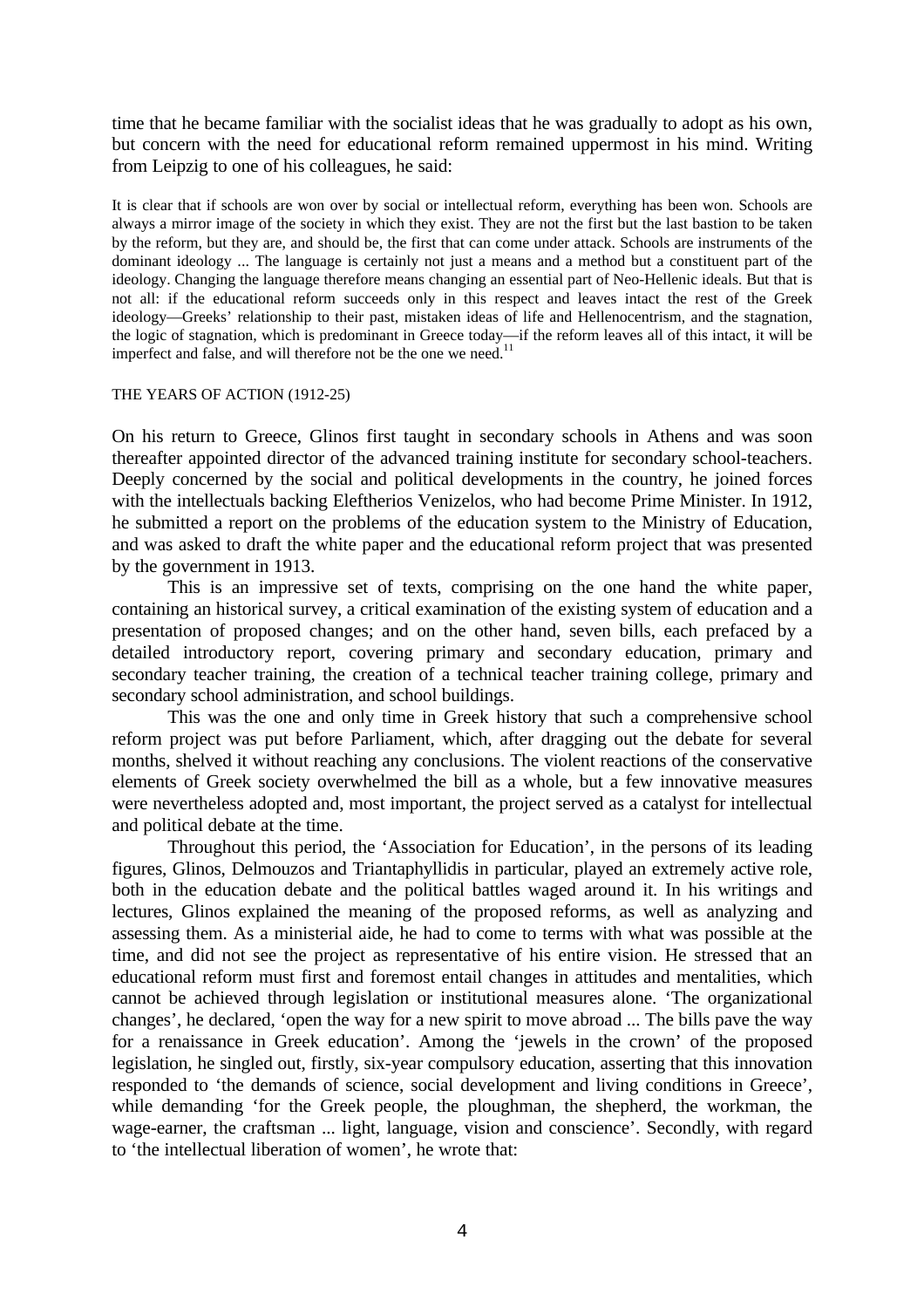Greek womanhood should no longer be stifled by ignorance, condemned to a living death by idleness and the wait for a husband ... women as full human beings, conscious individuals taking an active part in society, independent enlightened women who work for social progress and are not passive bystanders ... such women will come into being through education, and it is educational reform that will bring them forth.<sup>1</sup>

Changes of political fortune led to Dimitri Glinos being called back to important duties under Venizelos, who again became Prime Minister. A 'Committee for Education', comprising Glinos, Delmouzos and Triantaphyllidis, was set up in 1916, with a view to continuing, and providing a framework for, efforts for educational reform. Glinos was appointed chairman of the Education Council, and Secretary-General of the Ministry of Education (1917), a post he was to occupy until 1920. This proved to be a productive time for draft measures and bills aimed at making far-reaching changes in the field of education, but not for projects only: the 'triumvirate's' time in office was marked by noteworthy achievements, not the least of which was the introduction of new textbooks in the drafting of which famous writers were involved and whose content contrasted strongly with that of previous texts.

The political pendulum swung inexorably back again and, following Venizelos' electoral defeat in 1920, Glinos continued his campaign for educational reform far from the corridors of power, while the new administration withdrew the innovative textbooks, threatening at one point to burn them<sup>13</sup>. All the work that had been put into educational reform was thus suddenly called into question. One of Glinos' most important works is the racy pamphlet of around 100 pages on the textbook issue that he published under the pseudonym 'A. Gabriel, teacher'<sup>14.</sup>

The political landscape changed again as Venizelos was re-elected Prime Minister in 1922, and Glinos became Secretary-General of the Ministry of Education once more. He was appointed Director of the Secondary Teacher Training College, which, although founded in 1920, did not open its doors until 1924, whilst Delmouzos was made Director of the Primary Teacher Training College. Hopes were rekindled, but the take-over by the dictator Theodore Pangalos in 1925 once again put a damper on the country's political and social development and, of course, on educational reform. Glinos was removed not only from the Ministry of Education but from the teachers' college as well.

#### THE YEARS OF COMBAT (1926-43)

Having given up all hope that the necessary reforms could be promoted from the top down in a country with weak institutions and highly resistant to social change, Glinos began to turn increasingly to civil society and social struggle as alternative solutions. In a book significantly entitled 'Dead but not Buried', which presented and analysed the attempted educational reform of 1913, he had written: 'Educational problems cannot be scientifically solved by theory and reason alone; they are above all problems of society'.<sup>15</sup>

Glinos thereafter refused to serve in the important posts offered him by the Ministry of Education once political life had become stabilized, preferring instead to invest his energies in other projects. In 1926 he founded the socialist-leaning review 'Renaissance', which was to serve as a forum for left-wing intellectuals. The review featured an educational supplement aimed at teachers. During this period, Glinos gave a more radical start to the Association for Education, and became its chairman. It was in this capacity that he was brought to trial, along with Nikos Kazantzakis, for having organized a lecture by the Romanian writer Panaït Istrati.

Through his commitment and his writings, Glinos emerged as a leading Marxist theorist in the 1930s. Deported for several months in 1935, elected as a Communist party deputy in 1936, deported once again that same year following the take-over by the dictator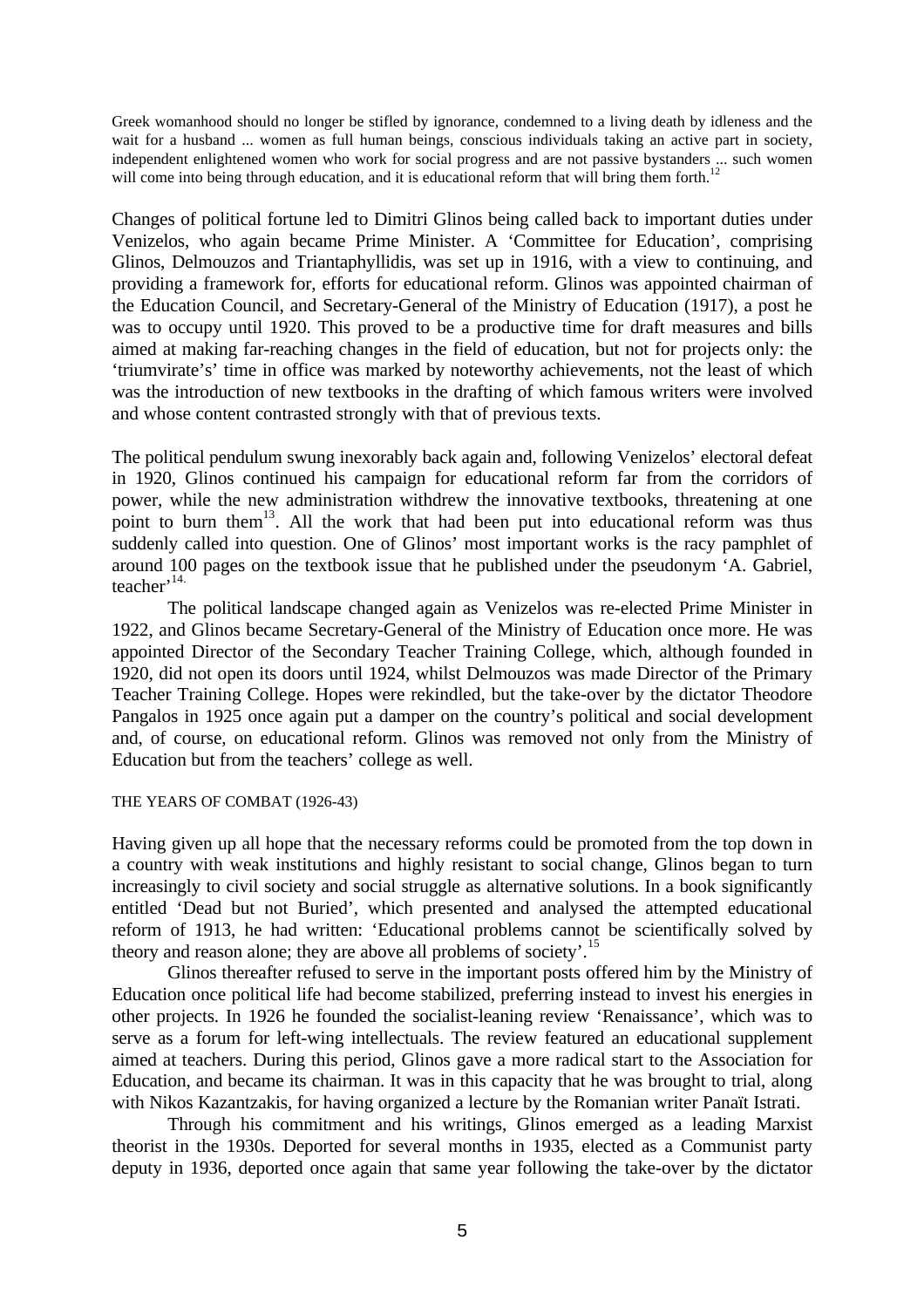Metaxas, imprisoned, deported yet again, he was finally placed under house arrest until 1941, when he immediately joined the Resistance, in which he was to be a key figure. Living underground from the beginning of the occupation, he was to have headed the government founded by the Resistance fighters in the free zone in 1943, but died as he was preparing to join them there.

Some of his works from this latter period of his life were written during his deportation or in prison. Additional light is shed on Glinos the man by the letters sent to those who were close to him during these ordeals.

My life here has become increasingly difficult ... our barrack-room is much more crowded. More than a hundred intellectuals: I live in the midst of a non-stop demonstration. How can one concentrate or sort one's ideas out? One can think only when the others are sleeping. Life is a river in which one must swim for oneself, and not make do with others' descriptions of how they swam (25 June 1937).

... If I cannot live in truth, I prefer to live and die a prisoner. My life here is real; there are no lies. Lies cannot climb the three hundred steps of the Akronauplia<sup>16</sup> (26 September 1937).

In prison or in deportation, Glinos continued not only to study and write but to teach as well. His comrades looked back on those days with great emotion. The poet Costas Varnalis, a prominent figure in Greek literature who shared the ideas and fate of Glinos, wrote a poem on a prisoner transfer during which they were shackled together: 'they put irons on our hands/and rifles circled us on all sides [...]/. You were lucky, that woeful night/ to be chained to Glinos the Teacher/. Black eyes gleaming. Upright/ and impassive, above Destiny/ he looked towards the better days that lay ahead'.<sup>17</sup>.

Another of Glinos' letters is revealing as regards his constant preoccupation with education:

In a few days, the thirtieth month of my deportation will begin ... But let us leave behind the sad thoughts with which my solitude has encircled me ... I am particularly pleased to hear that the circular on the teaching of the demotic language<sup>18</sup> in schools has been issued and that the commission on grammar has been set up. This means that the most important thing I have ever accomplished, the introduction of the demotic language in schools, has not been entirely in vain. Who knows, then, who can say whether my present sacrifice will have been entirely wasted? (30 December 1938).<sup>19</sup>

### **Glinos' achievement**

#### THE SCHOLAR

A man of great erudition, Glinos could have made a career as a writer or philosopher. In his youth, he was a successful author of poetry and prose, and translated French poetry (Hugo, Sully-Prudhomme, Louys and de Heredia) and texts from the ancient Greek (Aeschylus, Plato), and he published noteworthy essays on Plato's philosophy and humanist studies in Greece which to this day are standard reference works for specialists. He could not, however, conceive of his intellectual and scientific activity as being independent of the problems and fundamental debates that concerned both the present and the future of his country.

Integral to Glinos' writings are a critical reflection and an intense commitment to mobilizing the minds and progressive forces of the country with a view to transforming structures, institutions and outdated or retrograde mentalities. In his philosophical works, he scrutinized the relationship between the historical memory and ideology, and contrasted 'creative' with 'sterile' historicism. He brought out something that was not obvious at the time—nor today, for that matter—i.e. that the awareness of a glorious past and a remarkable cultural heritage could be either a force for consciousness-raising, or, on the other hand, a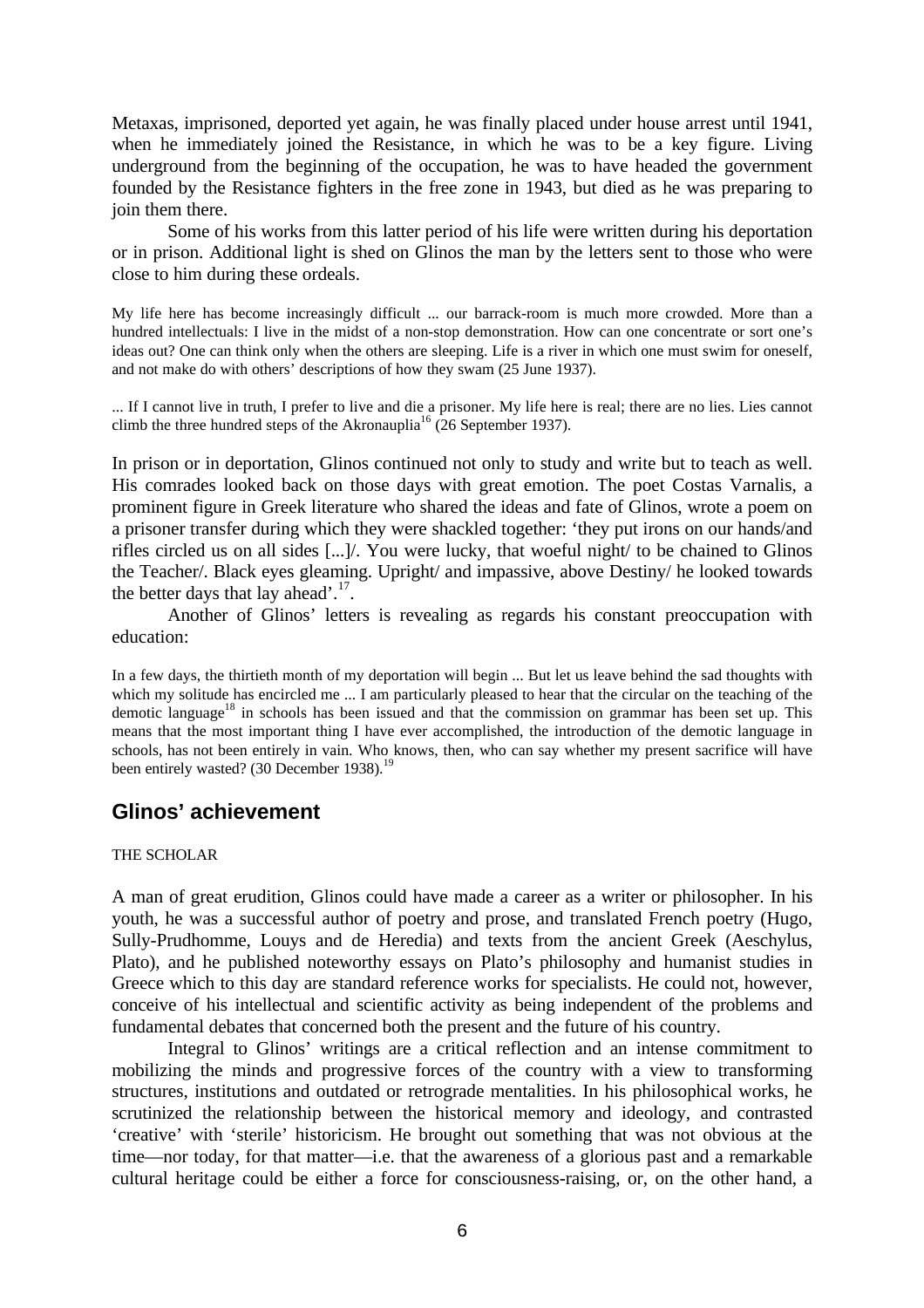dead weight serving to reinforce conservatism and inertia. 'It is the germinating seed that is alive, and thus truthful. The sole criterion of truth is action'. 20

From his philosophical viewpoint, form, defined as 'an unstable and shifting balance of different forces', is closely linked to substance, as being cannot be dissociated from becoming. In his essay on the humanities, Glinos developed a theory of 'dynamic realism' which stood in contrast to both 'formalism' and 'static realism', an approach in which we can discern the influence of Marxist thought.

The 'War Trilogy', written during his deportation to Santorin in 1938, is one of Glinos' major works. The first part, entitled 'The Golden Fleece: the War to Come', is an essay on war.<sup>21</sup> The second, 'After Chaos: Society and Social Structure', is a carefully constructed reflection on sociological thought and ideologies. The third, unfinished part, 'Peace on Earth' developed a 'philosophy of peace', incorporating the social revolution into the utopia of a peaceful future society.

#### THE EDUCATIONAL REFORMER

Glinos emerges as an exceptional teacher, both through his students' recollections and through teaching notes found in his personal archives, while in his writings on educational reform, which extend over some forty years, he clearly comes across as someone in touch with the grassroots, a man with practical teaching experience.

Glinos was, however, above all else a visionary and proponent of educational reform. The reform project that he spent his entire life trying to promote envisaged a radical, global and well-structured reform, each component of which had been thoroughly thought out. Glinos' activities to win acceptance for it were many and various. He began by analyzing the education system as it then was, revealing its defects through extremely rigorous research. His highly detailed reform proposals had practical results in the form of draft legislation and his organizational activities at the Ministry of Education were supplemented and supported by his teaching work in the educational institutions that he led and inspired and where he encouraged the testing of innovative ideas.

The detailed and incisive analysis given by Glinos on the state of the education system at the time the reform scheme was submitted (1913), and, in his later writings, is extremely revealing. It pointed out, among other things, that purely book-based teaching 'transforms schools into Procrustean beds for our children and a wasteland of meaningless words ... for their minds<sup>2</sup>,<sup>22</sup> and further stressed that 'any real knowledge has been repressed by grammar'.<sup>23</sup> He severely and repeatedly criticized the verbalism that was rife in schools and in other places. Among the major failings of educational trends at the time, were:

... the worship of form, appearance, words and noises, and not [getting closer to] reality and substance. We make do with words, we live, move and have our own being in words; an appalling verbalism rules our lives ... This produces people who are inclined to verbalism and impossible dreams, who see this empty eloquence as education, who spurn reality, the earth, toil, who worship outward show, dubious glamour and sensationalism. It is words that drive science and action, observation and movement out of our schools. Creative abilities thus atrophy, and aversion towards manual work sets in, while mercantile and parasitic attitudes are encouraged. The entire system is designed to produce a single type of man: the functionary type, the unenterprising bureaucrat, pettifogger and smooth talker. The postulates of the reform were born of these failings.<sup>24</sup>

#### The reform advocated by Glinos encompasses education in all of its facets:

*The language of instruction*. Introducing the demotic language involved changes in course content and orientation. Only the demotic language would make it possible to 'connect the school with life outside'.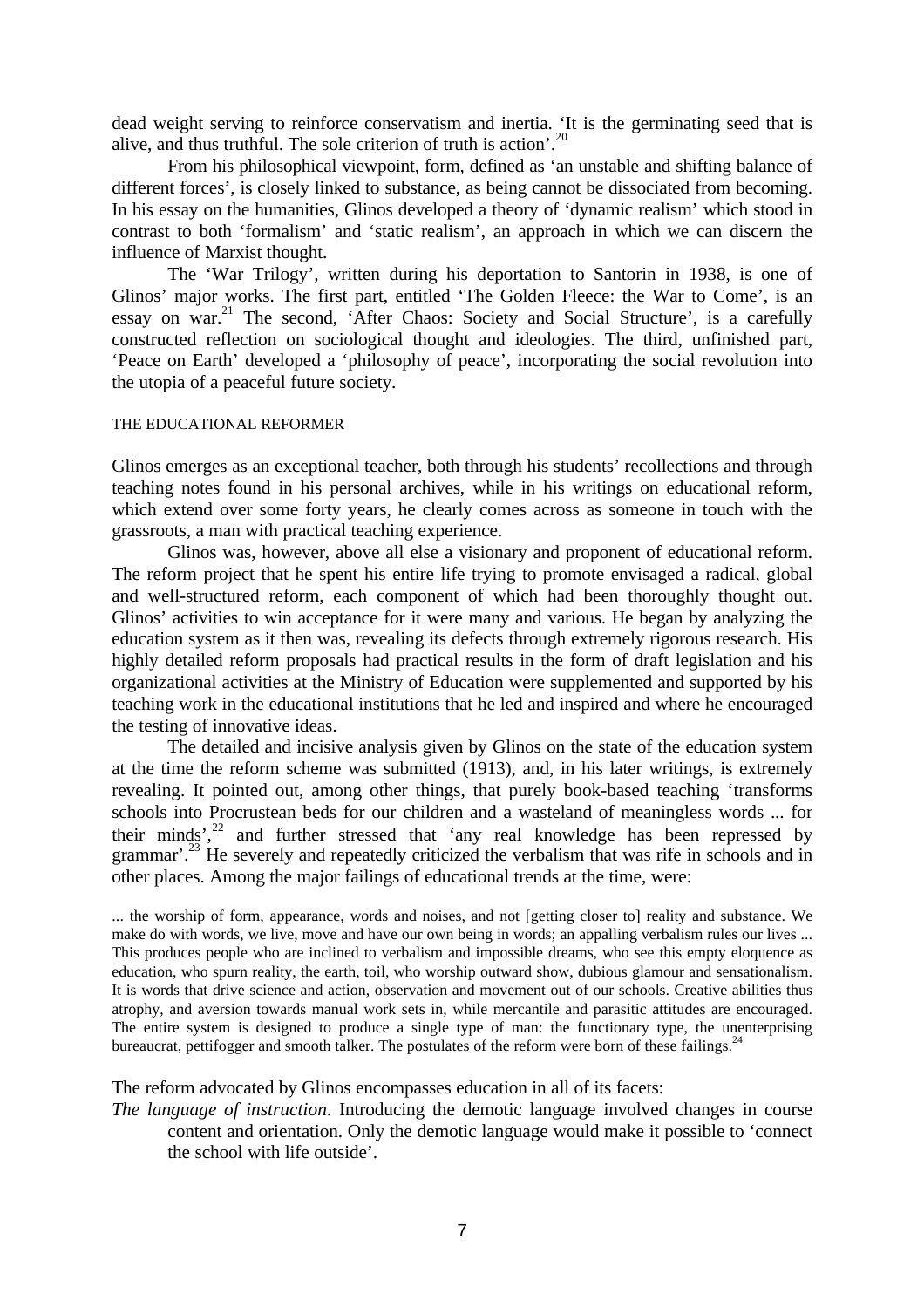*The structure of the school system* would proceed from a lengthening of the period of primary schooling from four to six years (the 'six plus six' system), the autonomy of each level of schooling (in order that all students should benefit from it and not only those who went on to the next level), and vocational training for students not going on to higher education.

First, our system of education is dominated, at all levels, by an élitist and retrograde attitude<sup>25</sup> ... Elitism is interested only in the minute proportion of students who will go on to obtain a university degree. Our concern and attention are directed towards them ... Let the other 90 per cent be sacrificed for this select few, let the rest of the nation be intellectually stunted for the benefit of this élite. The élitist spirit has left the working class in darkness and the lower middle class in a state of semiignorance. $^{26}$ 

- *Educational content*. The reform would give education a new direction: greater emphasis would be placed on science, and language and literature classes would shed their formalist approach. Glinos studied primary and secondary curricula in depth and presented, on a number of occasions, detailed alternative proposals.
- *Educational methods*. Educational materials would be diversified, textbooks updated, observation and experimentation introduced into science courses, and students would be encouraged to think for themselves and adopt a critical attitude. Rote learning, then the rule, would be abolished.
- *Teacher training*. The emphasis that the reform placed on teacher training and the stringency of the proposals relating to it are something unique in the history of Greek education. Following an in-depth study, three bills were submitted simultaneously, covering the training of primary and technical schoolteachers, and general secondary teacher training. In his writings on the reform, Glinos made reference to other countries (particularly Germany, which he knew well) in order to set up an exemplary image of teachers who have received a solid training and play an innovative role in the school system. In these countries, the teacher 'is the first to light his candle from that of the philosopher, sociologist and researcher ... And schools are continually assimilating innovations'. 27
- *The education of girls* required that the level of their instruction be raised to that provided in boys' schools; that secondary schools be created for girls, and that they be enabled to go on to vocational studies and higher education.

The meaning of the reform scheme can be summed up by two major thrusts: democratization—schooling for all children; and modernization—schools finally catching up with the times, and becoming receptive to the real world.

Glinos delved with particular interest into two important aspects of the education system: teacher training and textbooks. The founding of the secondary teacher training college that Glinos headed until his dismissal and of the primary teacher training college, the establishment of the 'League of Secondary School Teachers', the creation of the reviews 'Education' and 'Educational practice', both intended for teachers, as well as a large number of articles and other texts, are proof of the deep thought he had given to this question and of a strategy which assigned a central role to the teacher.

In his inaugural address to the secondary teacher-training college, Glinos held forth on the role of the teacher as a social actor:

Education should be able to respond ... to conditions that are constantly changing, creating new problems, new demands, and consequently requiring new skills ... Education becomes useless and counter-productive when it does not adapt itself to this evolution ... and when it does not contribute to it. And, as evolution and change in conditions are continuing processes, reform should be a constant accompaniment to education. Active and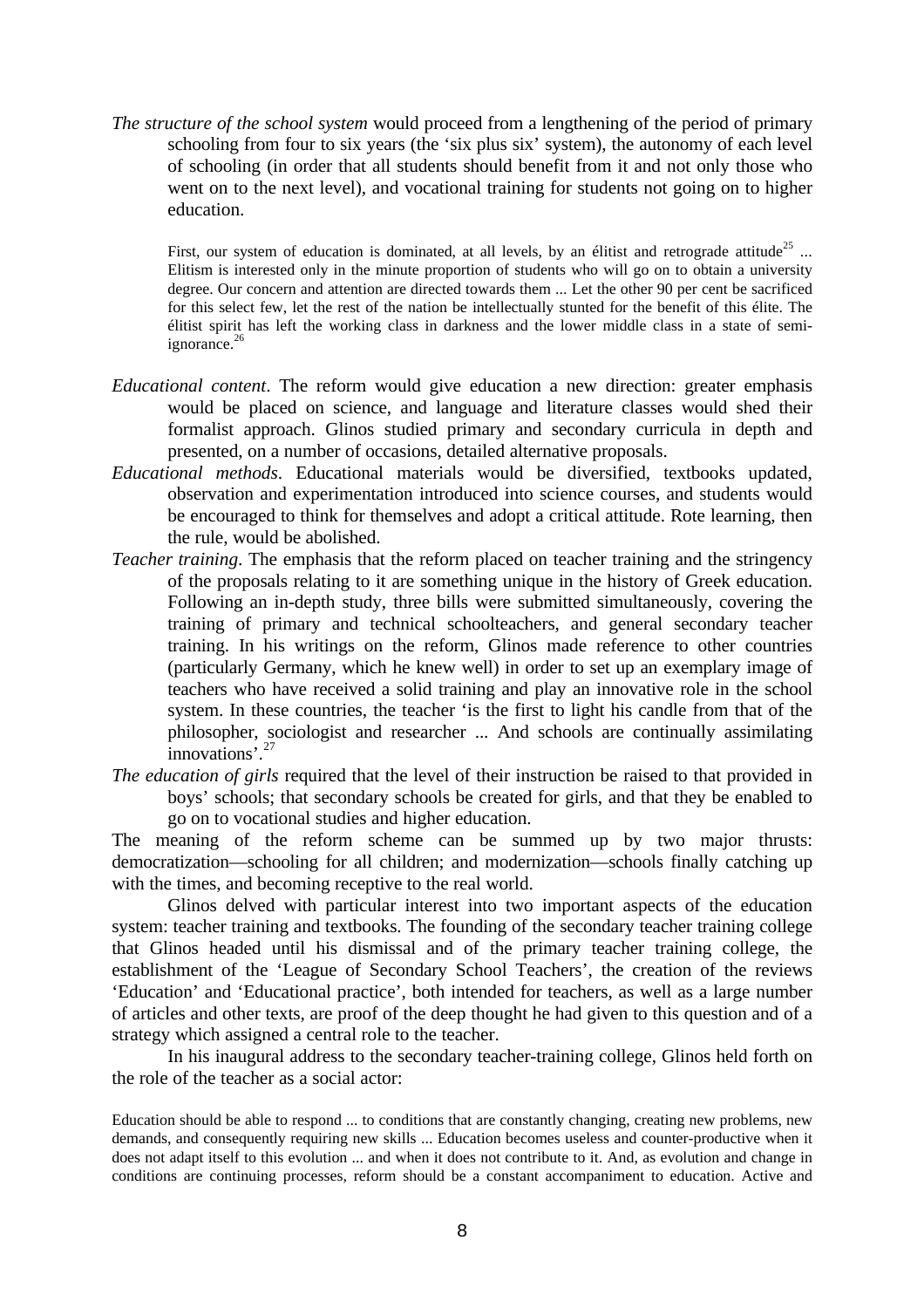meaningful education is inseparable from reform, just as immobilism in educational structures and conditions is inseparable from inert, ineffective and counter-productive education. When, over a very long period, education is unable to adapt to new conditions and to relate to needs ..., the distance between education and life becomes greater and greater, and it is no longer a reform but a revolution that is needed in order to re-establish this correlation. This is what has happened to Greek education ... It is for this reason that a radical change, a real revolution, is increasingly necessary.<sup>28</sup>

Powerful leverage was to be supplied by the teacher.

Glinos took a deep and constant interest in textbooks (textbook reform was one of the projects that was at least temporarily put into effect, with the outcome we have already seen). He devoted a number of his writings and two important studies to their subject: the abovementioned pamphlet and a survey of Greek textbooks which appeared in a collection of surveys of post-war textbooks published by the Carnegie Endowment for International Peace. This in-depth study is based on an analysis of about eighty primary and secondary textbooks, and ten or so other works for children and young people.

Comprising an introduction and three chapters ('The Spirit of Greek Education in the Nineteenth Century up to the Balkan Wars'; 'Greek primary-level textbooks from 1914 to 1917'; and 'Greek primary-level textbooks from 1917 to 1926'), the study endeavours to identify the 'ideological trends that developed in Greek education in consequence of the historical events of the past decades'. The analysis of textbook content is indeed constantly tied in with the historical and political evolution of Greece and the Balkans, and the changing relationships between the Balkan countries resulting from these historical events. Evidence of nationalism, stereotyping and ethnocentrism, as well as of patriotism and humanism, is pointed up in the textbooks. This analysis shows what a fundamental ideological difference there was between the textbooks resulting from the reform to which Glinos was devoted for many years (a reform of which, as we have said, only a few parts were put into effect) and those they replaced. The study, published in 1926, concluded with a paragraph which is of disturbing relevance today:

If the thinking of philosophers, scientists and the intellectual élite of the Balkan peoples can pierce the storm clouds of political and ethnic tensions—tensions often cleverly nurtured by third parties—and if it is focused on current problems, without preconceptions but with a concern for humanity and its culture, it will contribute much more effectively to the resolution of those problems than if it places itself at the service of blind inclinations and passions that can only bring further misfortunes upon the long-suffering Balkan peoples.<sup>29</sup>

#### THE PROPONENT OF SOCIAL CHANGE

Action to change society was a thread running through the whole of Glinos' work.

As a very young headmaster (Lemnos, 1904), he had already made the following remark in his end-of-year speech:

It is meaningless to make constant reference to pupil enrolment figures without making a comparison between the total number of children living on the island and those who attend school so as to ascertain how many children remain illiterate or fail to complete their schooling, in order that this wrong may be righted.<sup>30</sup>

Glinos' plans for education were part of a broader vision he had for society. The reason he devoted many years of his life to promoting radical educational reform was that he felt it was indispensable for his country's progress and for social justice. A man of reflection as well as action, a man of conviction but also a realist, he analysed the situation and prepared his approach with a view to efficiency. Thus, in his work on the reform, he combined background studies and practical proposals, backed up by alternative proposals or solutions, the organization of suitable forums for discussion, the grouping together of the social forces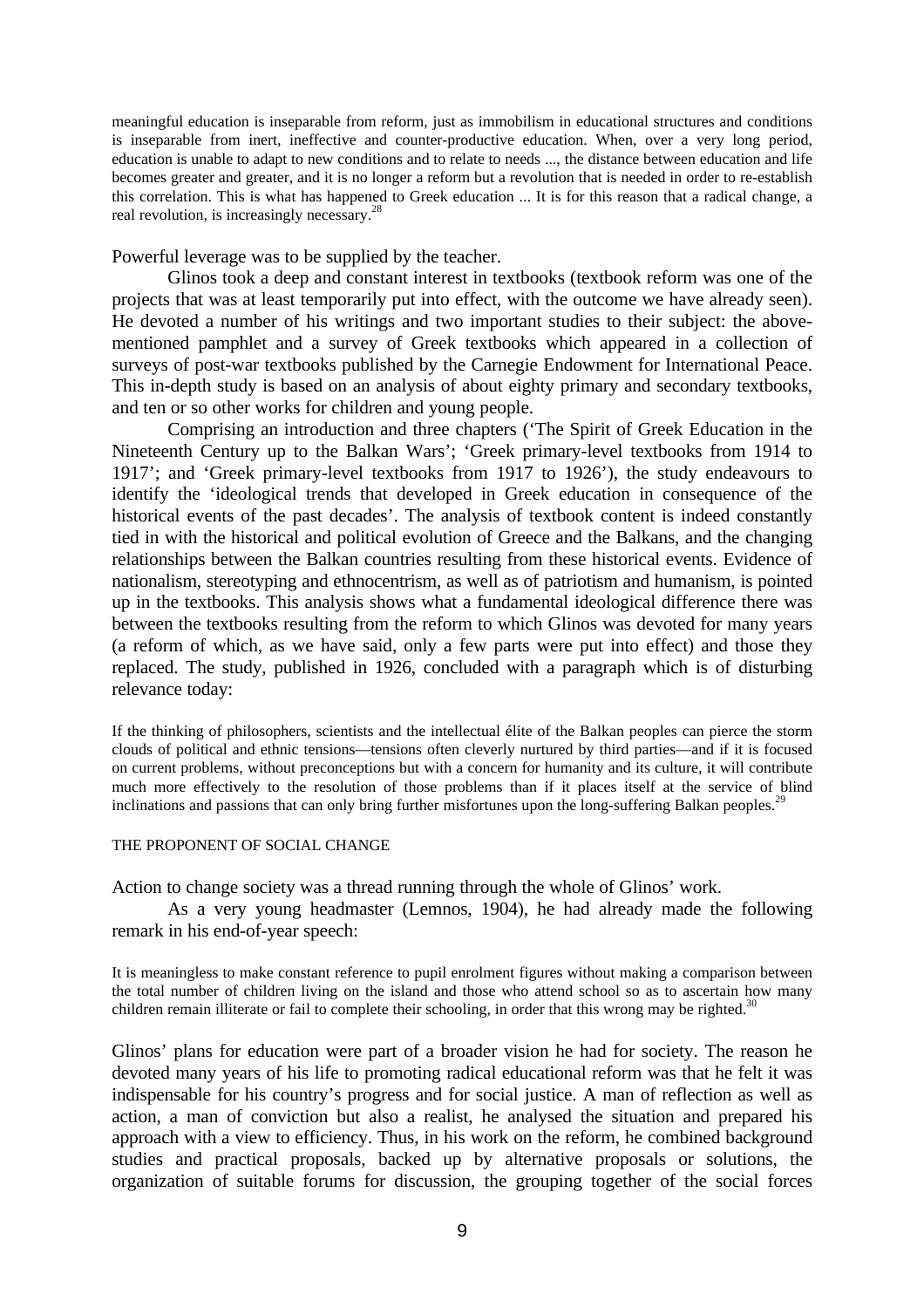capable of participating in this debate and of playing an active role in events, and dissemination among the general public of information about the seriousness of the educational problem.

In the repressive atmosphere of the early 1920s, when conservative forces had come back into power and the reform had been suspended, Glinos endeavoured to reactivate the Association for Education, thereby hoping to mobilize teachers and the general public to resist the counter-reform. At the same time, he worked relentlessly to create structures and institutions capable of offsetting the influence of the University of Athens, a bastion of conservatism and counter-reform. Thus, his project for a Free University of Athens, although it never saw the light of day, gave rise to two major institutions, the University of Salonika<sup>31</sup>, whose charter was drafted by Glinos, and the Women's College, a free, university-level institution (1921).

Glinos was naturally drawn to social movements that demanded greater justice and democracy. Thus, associating himself with the feminist cause, he became a member of the Council of the League for Women's Rights (1927), and published several articles, some of them written by himself, on the fundamental issue of women's rights in the review 'Renaissance'. In 'Feminine Humanism', he maintains that woman should 'find the rightful place to which her value entitles her in the higher forms of social life', and he describes 'the great social movement known as women's liberation or feminism that is rapidly spreading from one country to the next, throughout the civilized world'. He saw this movement as one among other social movements, seeking its roots in 'the great struggle which aims to change the shape of society'. He writes:

We have witnessed, lived through, and are still living amidst conflicts between nations, for we could not do otherwise, but how many other struggles there are within societies themselves just as bitter, if not as bloody the class struggle, the struggle of the have-nots, women's struggle for liberation and children's struggle for health, happiness and initiative!<sup>32</sup>

In Glinos' work, theory and action are mutually supportive. The commitment to intellectual and political movements that began in his youth placed him in the camp of social and political reform from the very start. It was a logical extension of this commitment that, in his later years, realizing he had reached a dead-end with his attempted reform of both education and the anachronistic social structures, he sided with the revolutionary forces.

A politician, a member of the Politburo of the Communist Party and a Resistance fighter, he wrote his last works while he was underground during the German occupation: an essay on 'Current Problems of Hellenism' and the Resistance manifesto 'What the National Liberation Front Is and What It wants'.

## **The heritage of Dimitri Glinos**

Glinos' work is strikingly relevant to the present. It was not, for example, until very recently that Greek teachers and a wider public began to become aware, through popular works on the sociology of education, of the interactive relationship between education and society. Yet, as early as 1915, Glinos had written: 'The state of education at any given time—its structure and curricula, the quality of the teaching provided and the ideology governing it—is both the cause and the effect of the expansion or decline in the economy, social mores, the arts, sciences and the political regime'.<sup>33</sup> In 1914, Glinos wrote: 'Among the peoples of Europe, we spend proportionally the least on education';<sup>34</sup> the most recent international statistics show that this is still the case. $35$ 

If we compare the current situation of education in Greece with the reform advocated by Glinos at the beginning of the century, we could sum up by saying that, while the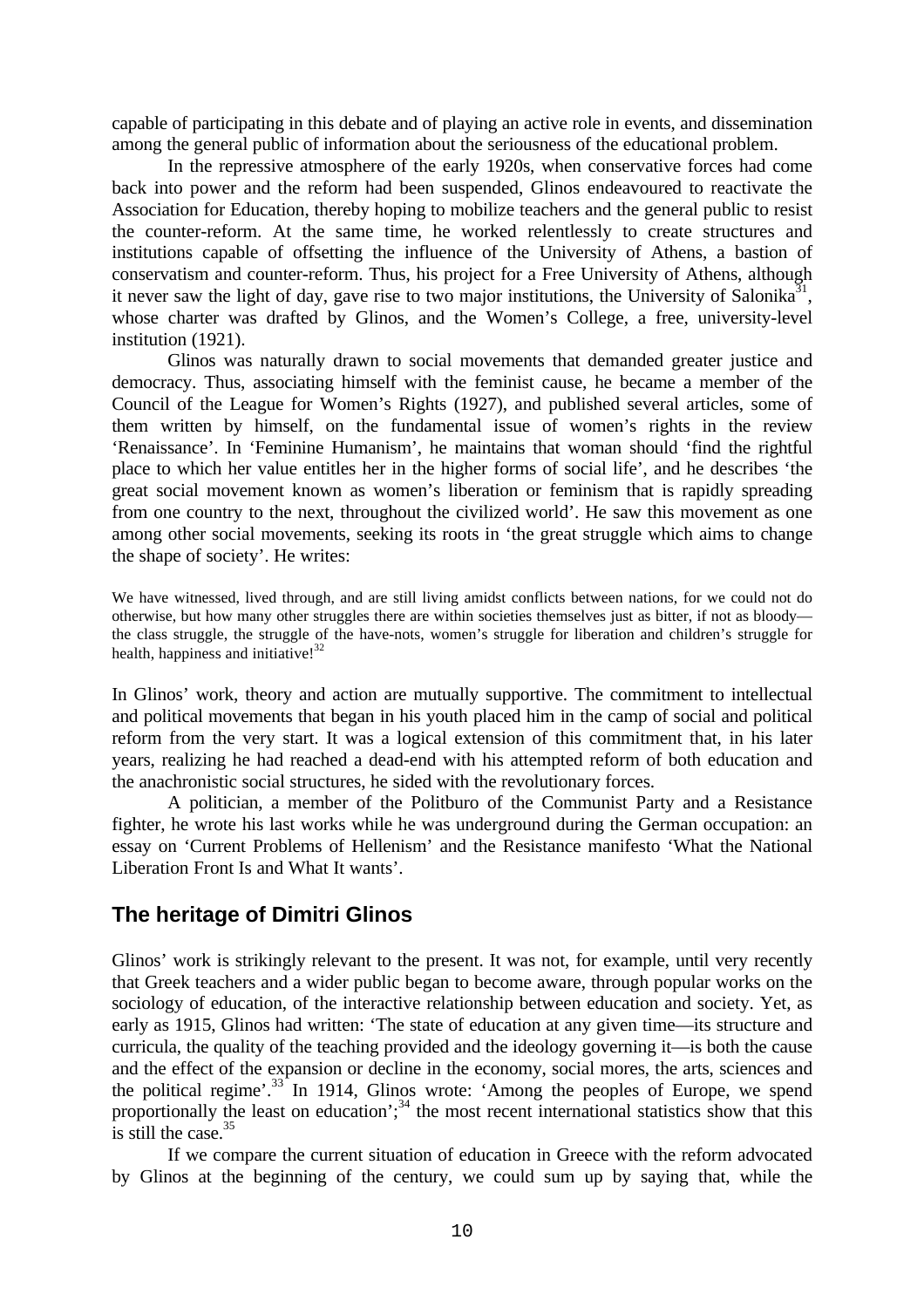democratization of access to education has been achieved, it no longer corresponds to its former objective in as much as access no longer has the same meaning as it then had, whilst the need to 'modernize' education—and the economy and society as well—is more pressing than ever. The same social and institutional inertia persists, seriously jeopardizing the country's development.

Taking various aspects of the education system, the following observations may be made: the question of the national language and language of instruction was, as we have said, resolved only in 1975.

The period of compulsory education was increased from six to nine years in 1976, and a core curriculum was introduced, but although the compulsory attendance rule seems to be applied for the six years of primary school, this is not yet the case for the three years of the secondary cycle; educational content and methods remain largely out of date.

The trend towards general education—which succeeded the trend towards 'classical' studies—and the disaffection for technical and vocational education continue to create a number of serious problems, such as the dysfunctional relationship between education and the economy, the exodus of young people leaving to study abroad,<sup>36</sup> etc.

Sexual inequality, although considerably reduced in education, is still very prevalent in the area of educational and vocational guidance; in Greece, Glinos' brand of far-reaching and clear-sighted feminism is still ahead of its time.

Teacher training, in particular the training of secondary school teachers, remains a gaping deficiency in the Greek education system, the various institutional changes introduced in the course of the century having not led to any well-thought-out or credible solution.

Finally (and rather remarkably), no proposals for global educational reform with as broad a scope as those advocated by Glinos have been put forward since his time.

Dimitri Glinos has bequeathed to us a task to pursue, and an example to follow, that of an alert consciousness and singleness of purpose. Having been drawn by reflection and action from educational reform into social struggle, he had, as he wrote from prison, the 'good fortune' to live his life in accordance with his principles.

#### **Notes**

- 1. *Marie Eliou (Greece).* Professor in the sociology of education and comparative education at the University of Athens. Member of the steering committees of the Greek Association for Comparative Education (AGEC), the Comparative Education Society in Europe (CESE), and the Association Francophone d'Education Comparée (AFEC). She has also been a visiting professor at the Université Libre de Bruxelles (1986/87) and a UNESCO consultant. A member of the Administrative Council of the International Fund for the Promotion of Culture (1983-90), she has also served as President of the Greek League for Women's Rights (1982/83). Her publications include: Educational and Social Dynamics (1991) and *Two Steps Forward, Two Steps Back: Issues of Education, Research, and Social Intervention* (1991) (both in Greek).
- 2. As the text of the Constitution stipulated nothing about language, the introduction of the demotic form of Greek as the language of instruction was, so to speak, achieved by default. Cf. A. Dimaras, [The 1975 Constitution and Teaching], in: *Philologos*, 8 January 1976, p. 9.
- 3. The title of Dimaras' major work on the history of Greek education is itself significant: [The Reform That Never Was], Vol. 1, 1821-94; Vol. 2, 1895-1967, Athens, Hermes, 1973 (in Greek). On the history of Greek education, see also the informative article by D. Anastasiou, L'Enseignement grec et son démantèlement par la junte, in: *Les temps modernes*, No. 276 bis, 1969 (Aujourd'hui la Grèce).
- 4. See A. Dimaras, [The Greek Constitutions and Education], in: [*The reform ...*], op. cit., Vol. 2,, pp. 303-11.
- 5. M. Eliou, Les ambiguïtés d'une réforme qui se contre-dit: le cas grec, in: *Education comparée* (Sèvres, France), No. 31-32, May 1983.
- 6. Published in *In Memoriam Dimitri A. Glinos*, Athens, Ta Nea Vivlia, 1946, pp. 175-76.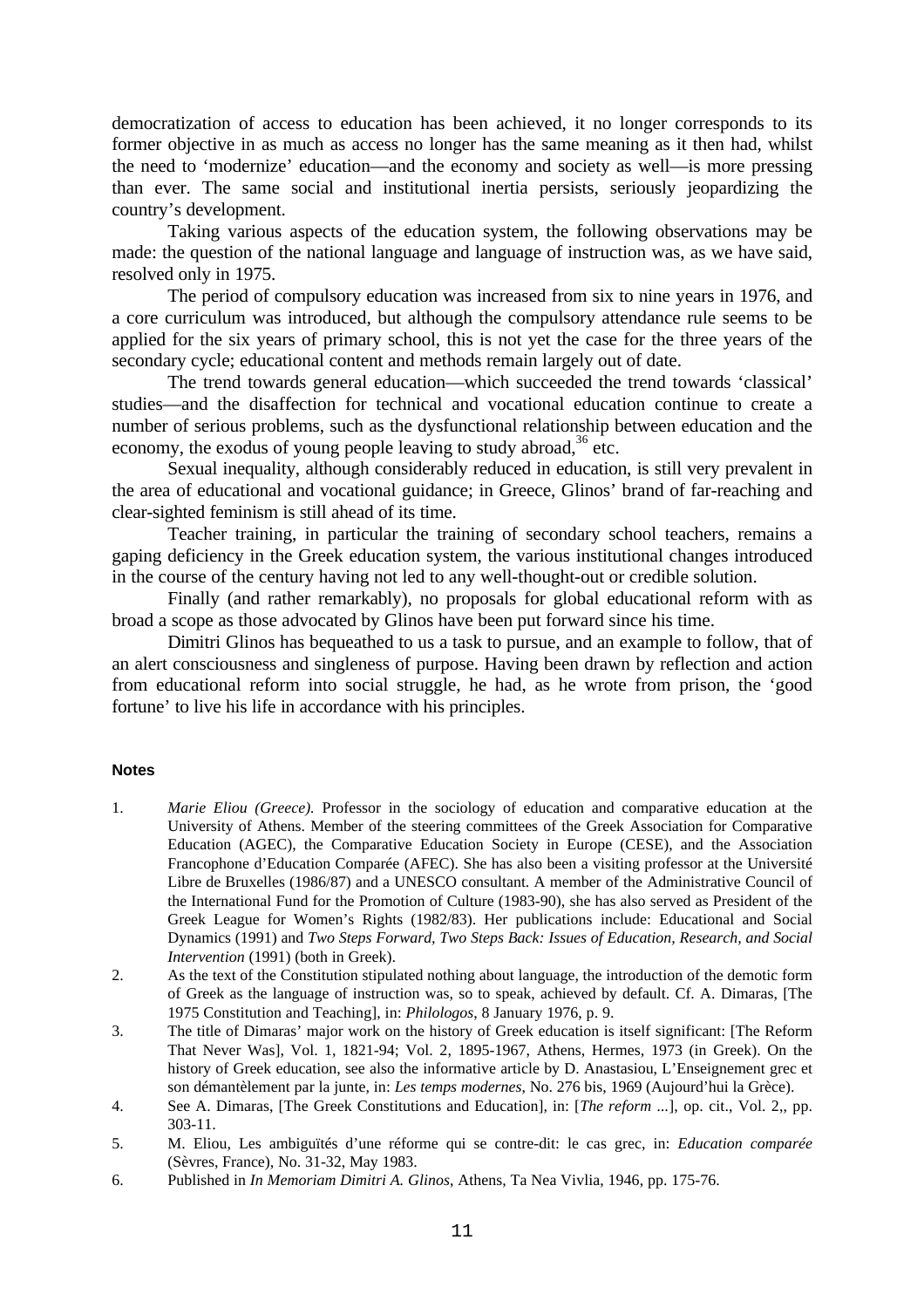- 7. The educators Rosa Imvrioti, Miltos Kountouras, Michalis Papamavros, Costas Sotiriou and Fotis Apostolopoulos, among others.
- 8. The present article owes much to the analyses of Philippe Iliou in his edition of Glinos' 'Complete Works'. 2 v. Athens, Themelio, 1983
- 9. In Glinos' diary of this period, there is an entry about a linguistic observation made by a hierarchical superior to whom he had submitted one of his articles, ending with this reflection: 'My entire being protests, [as do] knowledge, science and education. O moral freedom [= of conscience], how precious and rare!', [Complete Works], op. cit., Vol. I, p. 463.
- 10. Ibid., p. 137.
- 11. Previously unpublished letter dated 29 September 1910, part of which is cited by Ph. Iliou in 'From Mistriotis to Lenin', in [Dimitri Glinos, Teacher and Philosopher], Athens, Gutemberg, 1983, p. 15.
- 12. Excerpted from an article concerning the draft legislation on education published in the newsletter of the Education Club and reprinted in [Complete Works], Vol. II, op. cit., p. 369-72.
- 13. Triantaphyllidis was to publish a work describing this experience under the revealing title: 'Before They Are Burned: the Truth About the Demotic Readers', Athens, 1921.
- 14. Many of Glinos' writings first appeared under a variety of pseudonyms, owing to the personal situation of the author at various times in his life and the political developments in the country.
- 15. D. Glinos, [Dead But Not Buried], Athens, Athina, 1925, p. 162.
- 16. The ancient fortress of Nauplia, transformed into a prison.
- 17. Costas Varnalis, in *Epitheorissi Technis*, X, Vol. 20, No. 119-20, pp. 533-34. In another text, Varnalis recounts how he had attended classes given by Glinos at the secondary teachers college in the 1920s, and had seen him teaching again during his deportation (C. Varnalis, 'Glinos the Teacher', in *In Memoriam Dimitri A. Glinos*, op. cit. p. 56-60).
- 18. The dictator Metaxas had favoured the demotic language, opting for a pragmatic and non-ideological approach to the 'language question'.
- 19. Excerpts from letters published in *In Memoriam Dimitri A. Glinos*, op. cit., respectively: p. 180, 181, 194.
- 20. [The Present Situation of the Humanities in Greece], Athens, Lacharopoulos, 1940, p. 10.
- 21. In a polemical text ('War on war', published in the Communist review *Young Pioneers*, No. 7-8, June-July 1932), Glinos had already pointed out the ominous signs of the disaster that was brewing.
- 22. [Complete Works], op. cit., Vol. II, p. 194.
- 23. Ibid.
- 24. Ibid., p. 393.
- 25. This retrograde spirit, considering that 'the highest measure of perfection' is to be found in the past, 'persists in making the Greeks advance into the future facing backwards', ibid., p. 392.
- 26. Ibid., p. 391.
- 27. [Dead But Not Buried], op. cit., p. 300.
- 28. D. Glinos, [The Aim of the Teacher Training College], Athens, 1924, p. 9.
- 29. This paragraph has been translated by the author from the unpublished Greek original soon to be included in Volume 4 of Glinos' 'Complete Works' being prepared by Philippe Iliou. Glinos' study was published in a French translation in: Dotation Carnegie pour la paix internationale, Direction des relations et de l'éducation, *Enquête sur les livres scolaires d'après guerre*, Vol. 2, Paris, Centre européen de la Dotation Carnegie, 1927. In his chapter entitled 'School Textbooks and Nationalism: Dimitri Glinos' Approach', where he analyses Glinos' study, Iliou mentions that this book already appears as out of print in the publications catalogue of the Dotation Carnegie in 1928.
- 30. [Complete works], op. cit., Vol. 2, p. 69.
- 31. The University of Salonika was founded in 1925 in response to the new population situation in Macedonia, but also in order to counterbalance the University of Athens, whose traditionalism made it a stronghold for those forces opposing any idea of reform.
- 32. D. Glinos, [Feminist Humanism], Athens, Women's College, 1921, p. 7-8.
- 33. In 'The Responsibility of Greek Teachers for the Renaissance of Greek Education', published in the review [Education] in 1915 and restated in [Dead But Not Buried], op. cit., p. 298.
- 34. [Complete Works], op. cit., p. 398.
- 35. See Table 4.1, 'Public Expenditure on Education' which gives the total of all public expenditure and this figure as a percentage of GNP in: *UNESCO Statistical Yearbook, 1992*, Paris, UNESCO, 1992, p. 4-16.
- 36. M. Eliou, Mobility or Migration?: the Case of Greek Students Abroad, in: *Higher Education in Europe* (Bucharest), Vol. XIII, No. 3, 1988.